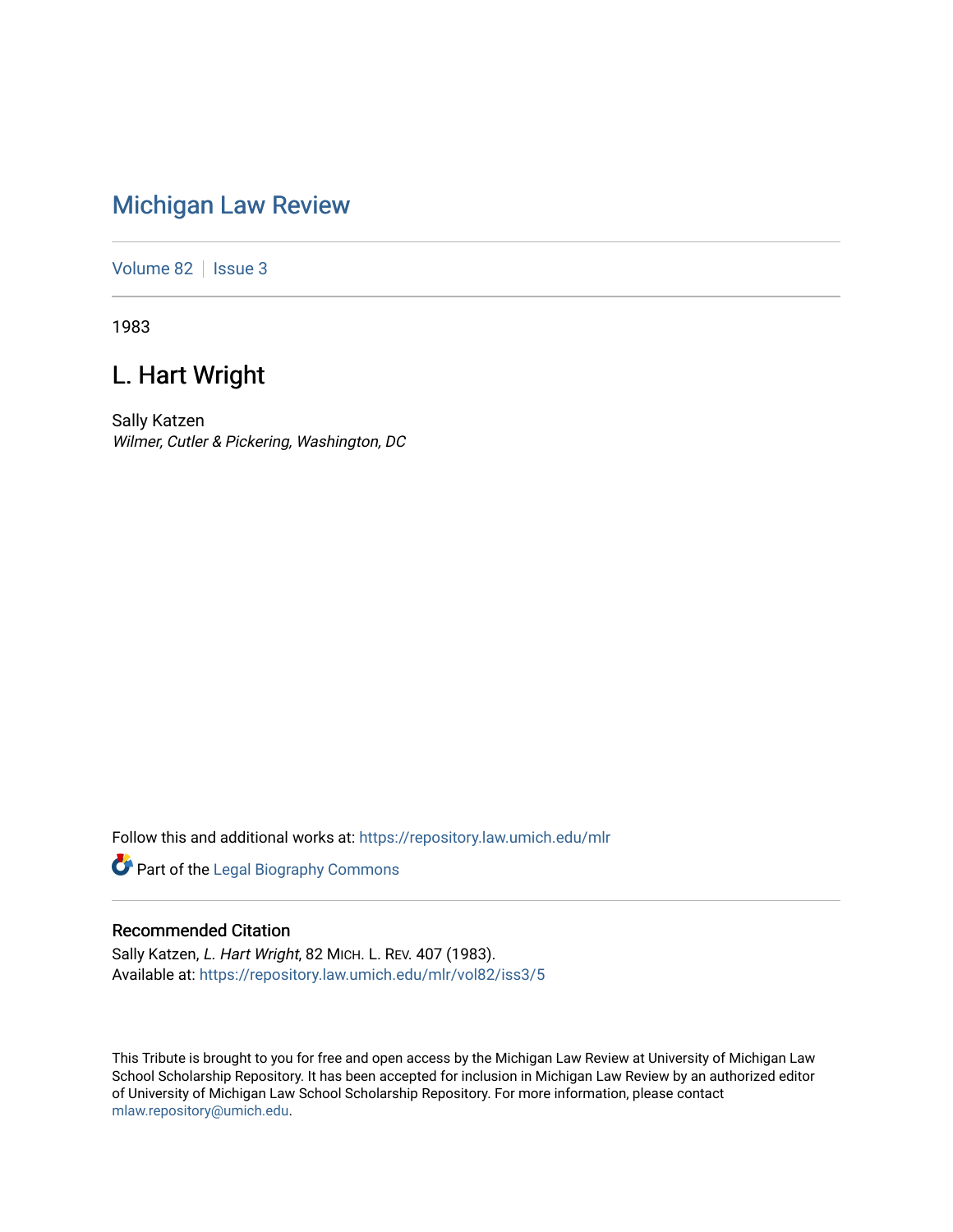## **L. HART WRIGHT**

### *Sally Katzen\**

### *A professor is more than a teacher because in addition to teaching, a professor attempts to instill in his students important standards or values.*

Those words, as best I can recall, were the first words I heard in Tax II at 9:00 a.m. on a Thursday morning many years ago. L. Hart Wright went on to say that, while it might seem trivial, he thought punctuality was fairly important to budding lawyers, and that therefore he had been sorely grieved that one of his students in Tax I the preceding semester never - and that was not an overstatement or at least not much of an overstatement — seemed to be able to get to the class on time. He further explained that he had tried everything he could think of, including calling on her<sup>1</sup> as soon as she opened the doors, as she walked down the aisle toward her seat, or while she was taking off her coat. Sadly, he reported, he had not been successful in altering her tardy behavior. In desperation he sought the advice of his young daughter — without, of course, revealing the identity of the student  $-$  and, he told the class, she said, after reflection, "Daddy-o . . . you should be nice to her." With that, he stepped back from the podium, pulling with him what appeared to be a drawer or a shelf. Within seconds, it became clear that he was carrying a tray, and as he came up the aisle to my seat I made out eggs, bacon, toast, juice, coffee, and fruit. In a second he was standing before me, saying "Sooo, pleaassee . . won't you try to come to this class on time."

\* \* \*

L. Hart Wright was a great Professor because he did more than teach. I vaguely remember one or two sections of the Code; I shall never forget his lesson on punctuality. I have the impression that we talked about what the law was; I recall quite clearly that we explored at length why it was that way and whether it should be that way. Hart was stimulating as a professor because he was interested in, and

<sup>•</sup> Member, Wilmer, Cutler & Pickering, Washington, D.C. B.A. 1964, Smith College; J.D. 1967, University of Michigan. - Ed.

I. At that time, women students comprised about 2.5% of the class, so the use of the female gender substantially narrowed the field of potential targets.